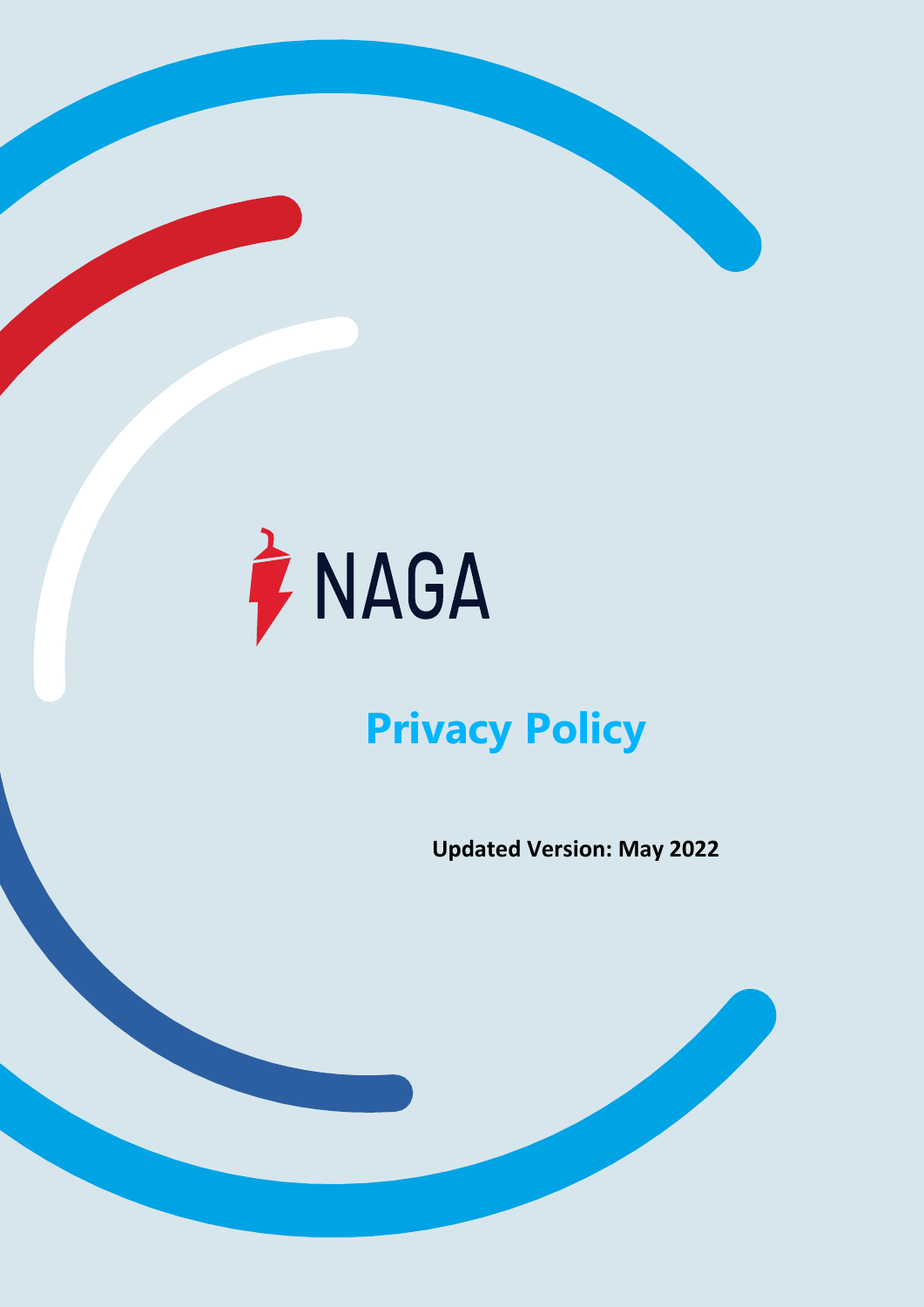

## Table of Contents

| $\mathbf{1}$ |  |
|--------------|--|
| 2.           |  |
| 3.           |  |
| 4.           |  |
| 5.           |  |
| 6.           |  |
| 7.           |  |
| 8.           |  |
| 9.           |  |
| 10.          |  |
| 11.          |  |
| 12.          |  |
| 13.          |  |
| 14.          |  |
| 15.          |  |
| 16.          |  |
| 17.          |  |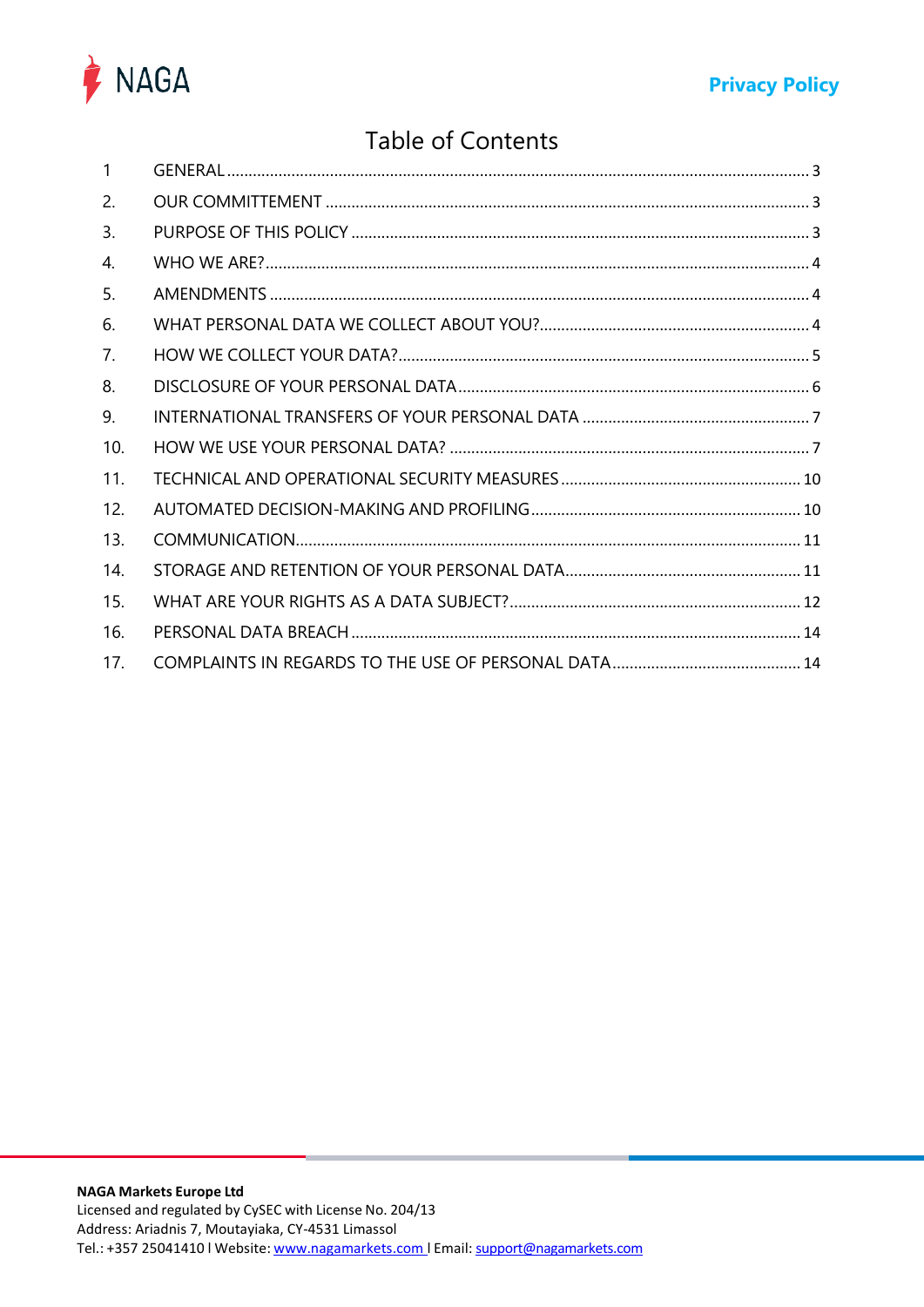

## <span id="page-2-0"></span>**1. GENERAL**

This is the Privacy Policy (hereafter referred to as the "**Policy**") of NAGA Markets Europe Ltd, a company incorporated in Cyprus with registration number HE 251168 and located at Ariadnis 7, Mouttayiaka, 4531 Limassol, Cyprus (hereafter referred to as "**NAGA**", and/or the "**Company**" and/or "**we**" and/or "**us**").

## <span id="page-2-1"></span>**2. OUR COMMITTEMENT**

Your privacy is of utmost importance to us, and it is our priority to safeguard and respect the confidentiality of your information, your privacy, and your rights. By entrusting us with your information, we would like to assure you of our commitment to keep such information private. We have taken measurable steps to protect the confidentiality, security and integrity of your personal information as illustrated herein.

## <span id="page-2-2"></span>**3. PURPOSE OF THIS POLICY**

This Policy sets out how NAGA collects and processes your personal data via using NAGA's official website [www.nagamarkets.com,](https://nagamarkets.com/) including any data you may provide through this website when you obtain our service as per the Client Agreement. Additionally, it provides information on how you can exercise your rights with respect to the processing of your personal data. This Policy applies to the processing activities performed by NAGA to the personal data of its clients and potential clients, website visitors and employees as in order to provide our products and services to clients, performing our daily business operations, we need to collect from them personal information. *This website is not intended for children and we do not knowingly collect data relating to children***.**

You are strongly advised to read this Policy carefully, as it is part of the Company's Terms and Conditions, Terms of Use and/or Business as applicable and shows how we comply with the General Data Protection Regulation of the European Union (the "**GDPR**") and other related laws and regulations.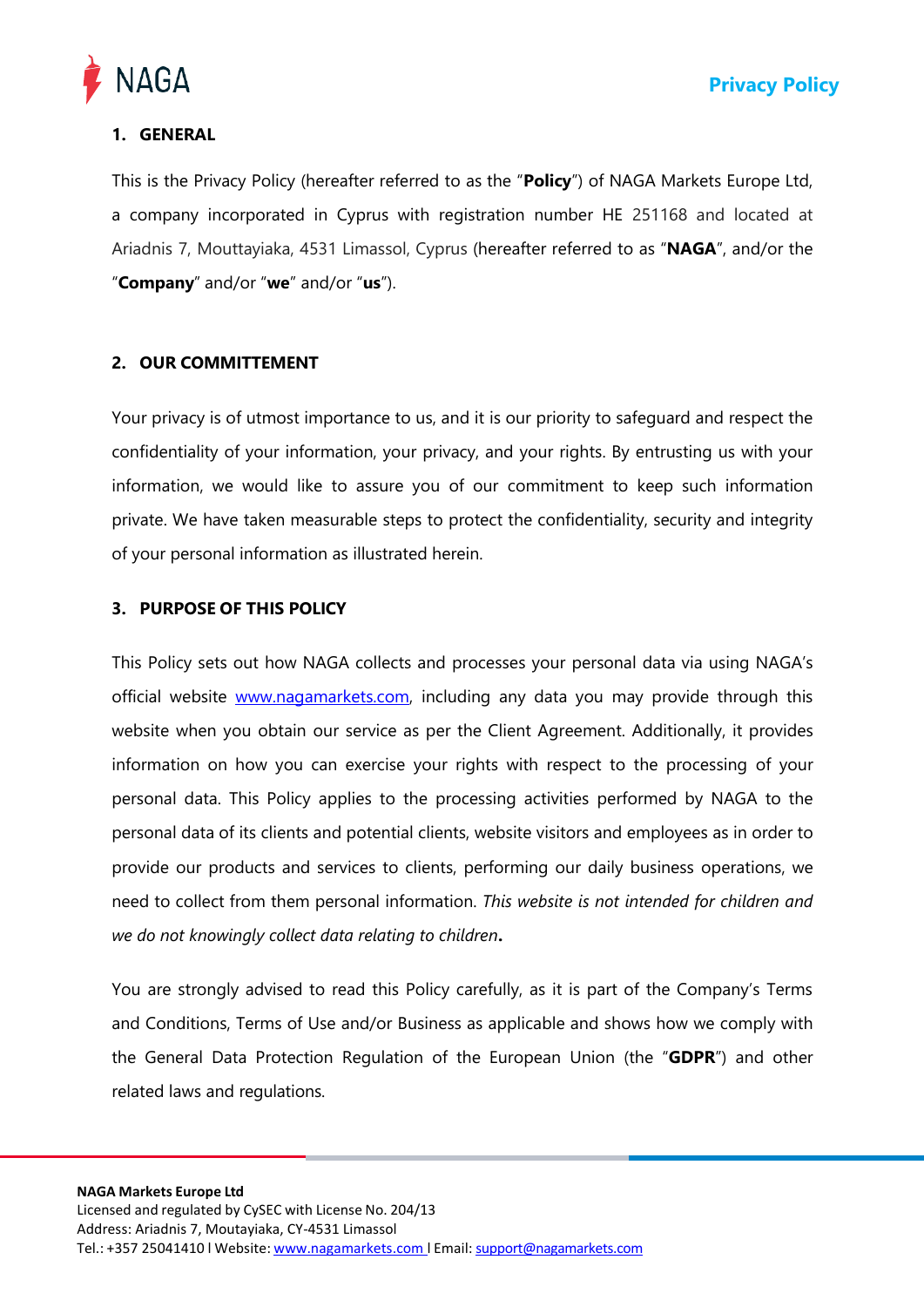

## <span id="page-3-0"></span>**4. WHO WE ARE?**

NAGA Markets Europe Ltd is the data controller and therefore responsible for your personal data and the appointed Data Protection Officer ("**DPO**") of the Company is responsible for overseeing questions relating to this Policy and any other related matters.

Should you have any questions about this Privacy Policy, or requests on how to exercise your legal rights, please use the contact details below:

**Entity**: NAGA Markets Europe Ltd

**Contact Person**: Data Protection Officer

**Email address**: [dpo@nagamarkets.com](mailto:dpo@nagamarkets.com)

**Postal address**: Ariadnis 7, Mouttayiaka, 4531 Limassol, Cyprus

**Telephone Number:** +357 25041410

## <span id="page-3-1"></span>**5. AMENDMENTS**

The Company reserves the right to amend this document from time to time and we will notify you appropriately and accordingly. We do however encourage you to review this statement periodically to be always informed about how we are processing and protecting your personal information and contact our DPO at [dpo@nagamarkets.com](mailto:dpo@nagamarkets.com) if you have any concerns.

## <span id="page-3-2"></span>**6. WHAT PERSONAL DATA WE COLLECT ABOUT YOU?**

The Company will collect, use, store and transfer different personal data for the purposes of providing our services to you and ensure that we comply with our legal obligations. Therefore, if you fail to provide us with some information we may request, is likely that we may not be able to provide you with our products and/or services.

The below list includes the type of personal data we may need from you:

➢ **personal data for identity purposes** such as name, maiden name, last name, proof of identity, username or similar identifier, marital status, title, date and place of birth and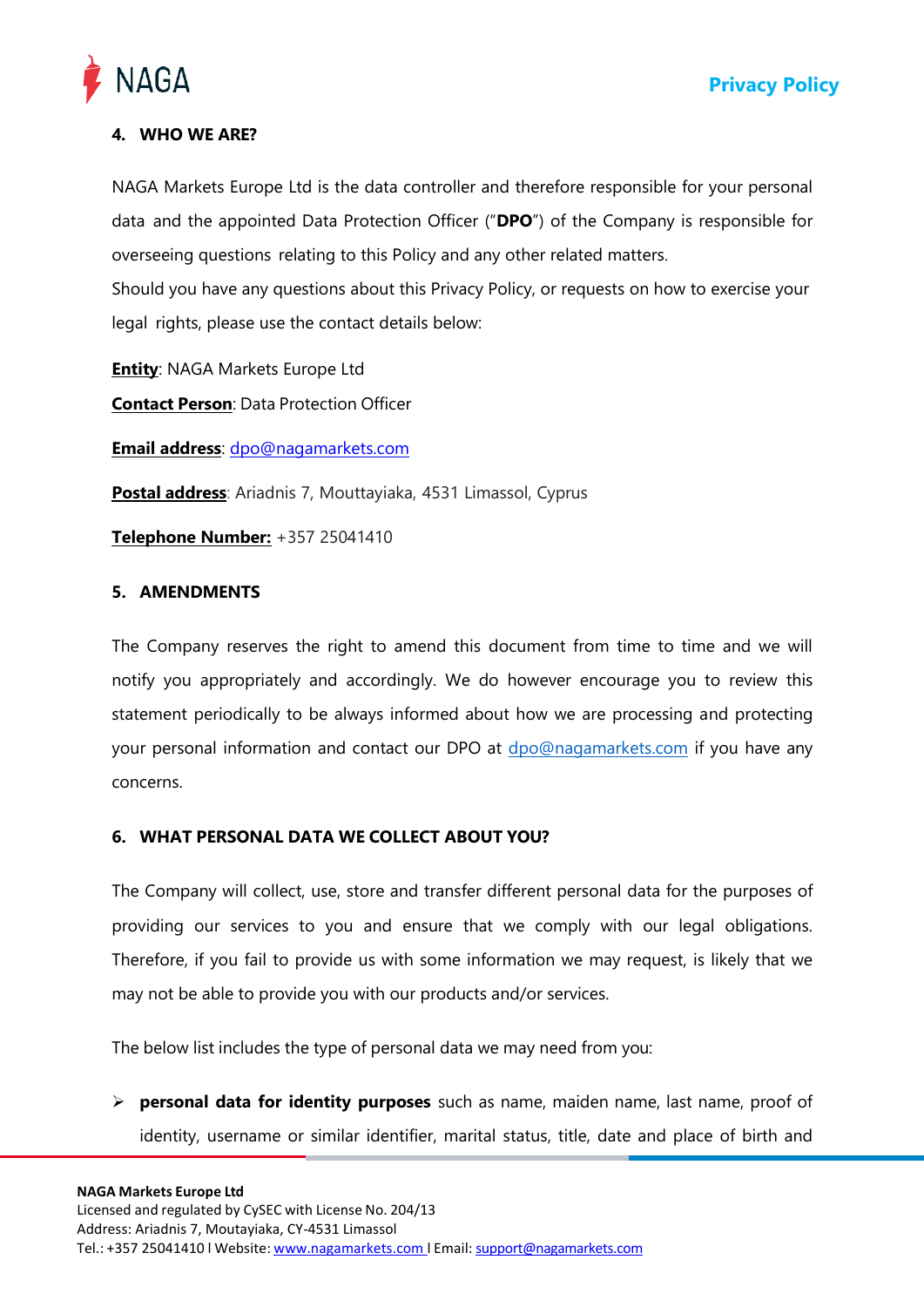

gender, country of residence and citizenship

- ➢ **personal data for contact purposes** such as billing address, delivery address, email address and telephone numbers proof of address
- ➢ **personal data for professional purposes** such as the level of education, profession, employer name, work experience in Forex/CFD's, information on Client's experience, knowledge in forex industry and risks
- ➢ **personal data for tax and financial purposes** such as the country of tax residence and tax identification number, your annual income, net worth, source of funds, anticipated account turnover, bank account, bank statements, payment card details and copies, ewallet information
- ➢ **transaction data** such as details about payments to and from you and other details of products and services you have purchased from us, deposit methods, purpose of transactions with us
- ➢ **technical data** such as internet protocol (IP) address, your login data, browser type and version, time zone setting and location, browser plug-in types and versions, operating system and platform and other technology on the devices you use to access this website or data regarding the usage of our website, products and services
- ➢ **profile data** such as username and password, purchases or orders made by you, your interests, preferences, feedback and survey responses and marketing and communication data such as your preferences in receiving marketing from us and our third parties and your communication preferences.

The Company may also process sensitive personal information such as information about criminal convictions and offences for employment purposes to the extent permitted by laws and required for the performance of our legal obligations.

## <span id="page-4-0"></span>**7. HOW WE COLLECT YOUR DATA?**

The Company may collect your personal data via different methods and therefore, process personal data you provide us directly and/or collect information as a result of automated technologies, interactions, and/or from third parties via publicly available sources.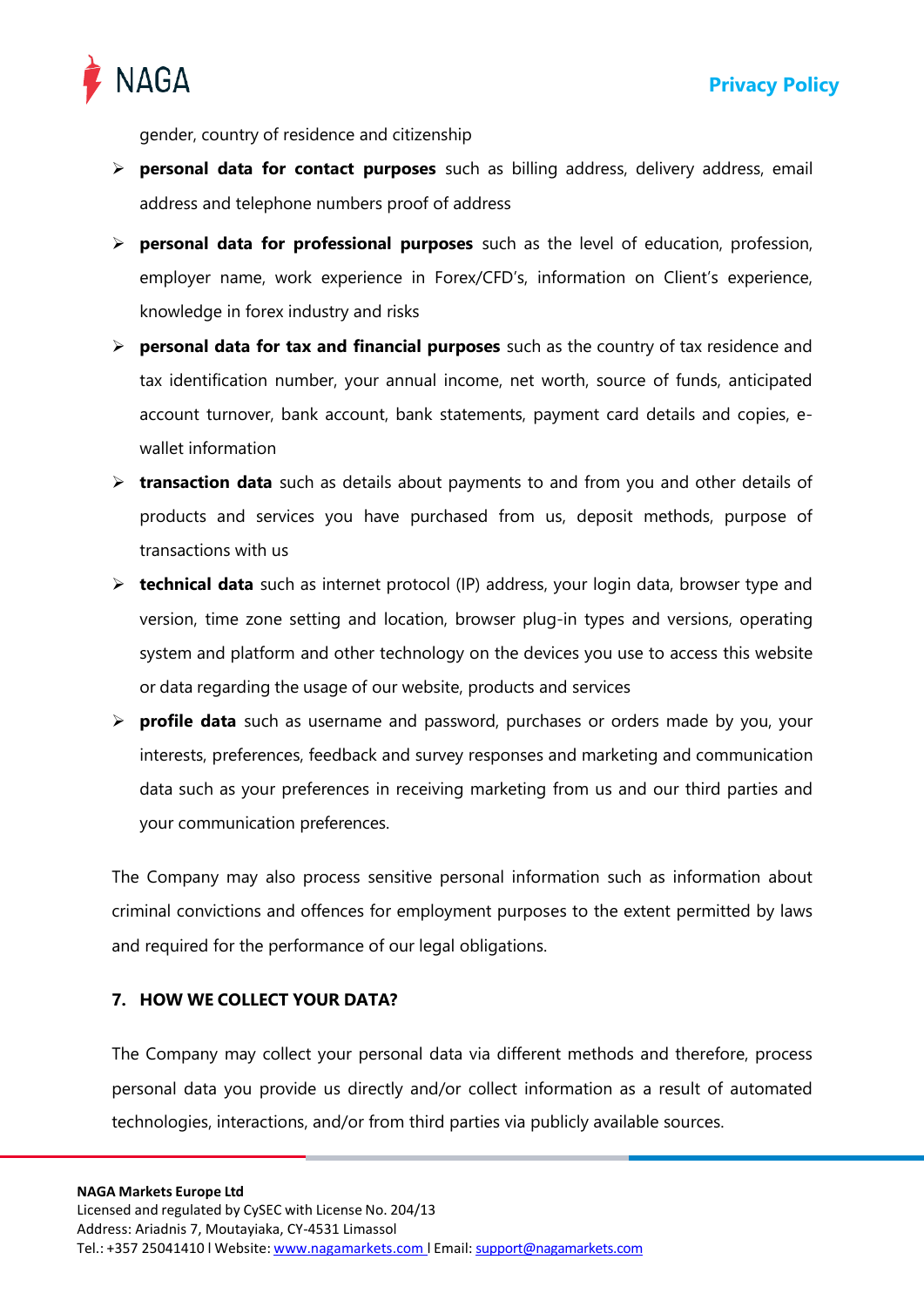



Specifically, information you provide to us directly may include your identity, contact and financial information by registering for an account with NAGA, when you participate in any interactive features of the services we provide, when you fill out a form we provide you with, when you participate in any promotion or contest powered by NAGA, when you apply for a job, communicate with us, request customer support or otherwise contact us.

As a result of using our website we may automatically collect technical data about your equipment, browsing actions and patterns. As per our **[Cookie](https://nagamarkets.com/cookie-policy) Policy**, we collect this personal data by using cookies, and other similar technologies. We may also receive Technical Data about you if you visit other websites employing our cookies.

Finally, personal data may be such as technical data from analytics providers such as Google based outside of EU, contact, financial and transaction data from providers of payment services based inside the EU and identity and contact data from individual and publicly available sources, such as Registrar of Companies based inside EU and Thomson Reuters based outside of EU.

#### <span id="page-5-0"></span>**8. DISCLOSURE OF YOUR PERSONAL DATA**

The Company may disclose your personal information between its group companies, domestically or abroad. The Company may also share your personal data with services providers in the areas of IT, Trading platforms administration, translation of documents, marketing, external and internal audit, payment service providers and banks.

Where is required to disclose your personal data to third parties for the purposes of performing our legal obligations towards you, we ensure that the relevant provisions of GDPR are respected. Specifically, we assess these third parties in respect of their compliance with the data protection laws and regulations and ensure that required contractual agreements are concluded. Respectively, we ensure that they are committed to respect the security of your information and treat it in accordance with relevant laws and regulations. Finally, we do not allow our third-party service providers to use your personal data for their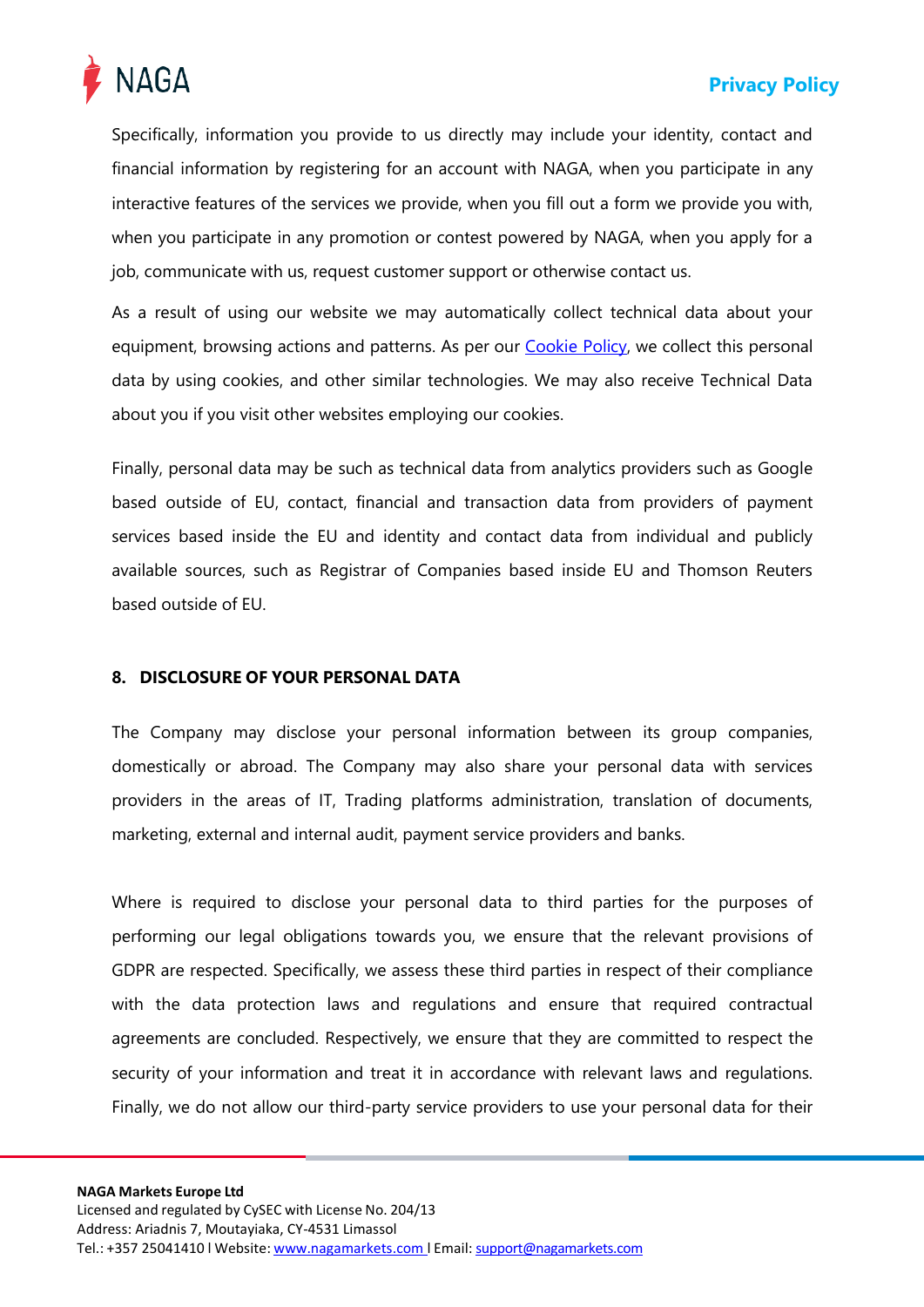

own purposes and only permit them to process your personal data for specified purposes and in accordance with our instructions.

## <span id="page-6-0"></span>**9. INTERNATIONAL TRANSFERS OF YOUR PERSONAL DATA**

Some of our external third parties are based outside the European Economic Area ("**EEA**") so their processing of your personal data will involve a transfer of data outside the EEA. Please be informed that, whenever we transfer your personal data out of the EEA, we ensure a similar degree of protection is afforded to it by ensuring at least one of the following safeguards is implemented:

- we will only transfer your personal data to countries that have been deemed to provide an adequate level of protection for personal data by the European Commission.
- we assess the business and
- where we use certain service providers, we use specific contracts approved by the European Commission which give personal data the same protection it has in Europe.
- where we use providers based in the US, we may transfer data to them if they are part of the Privacy Shield which requires them to provide similar protection to personal data shared between the Europe and the US.

Should you need further clarifications on this, please contact our DPO at [dpo@nagamarkets.com.](mailto:dpo@nagamarkets.com.)

## <span id="page-6-1"></span>**10. HOW WE USE YOUR PERSONAL DATA?**

The Company may use, store, process and handle your personal data in various ways and for that rely to specific legal bases. Please be informed however, that we may process your personal data for more than one lawful ground and depending on the specific purpose for which we will use them. The purposes for which we may process your personal data are exhibited below in more detail.

**THE FRAMEWORK OF THE CLIENT AGREEMENT:** we process personal data to provide our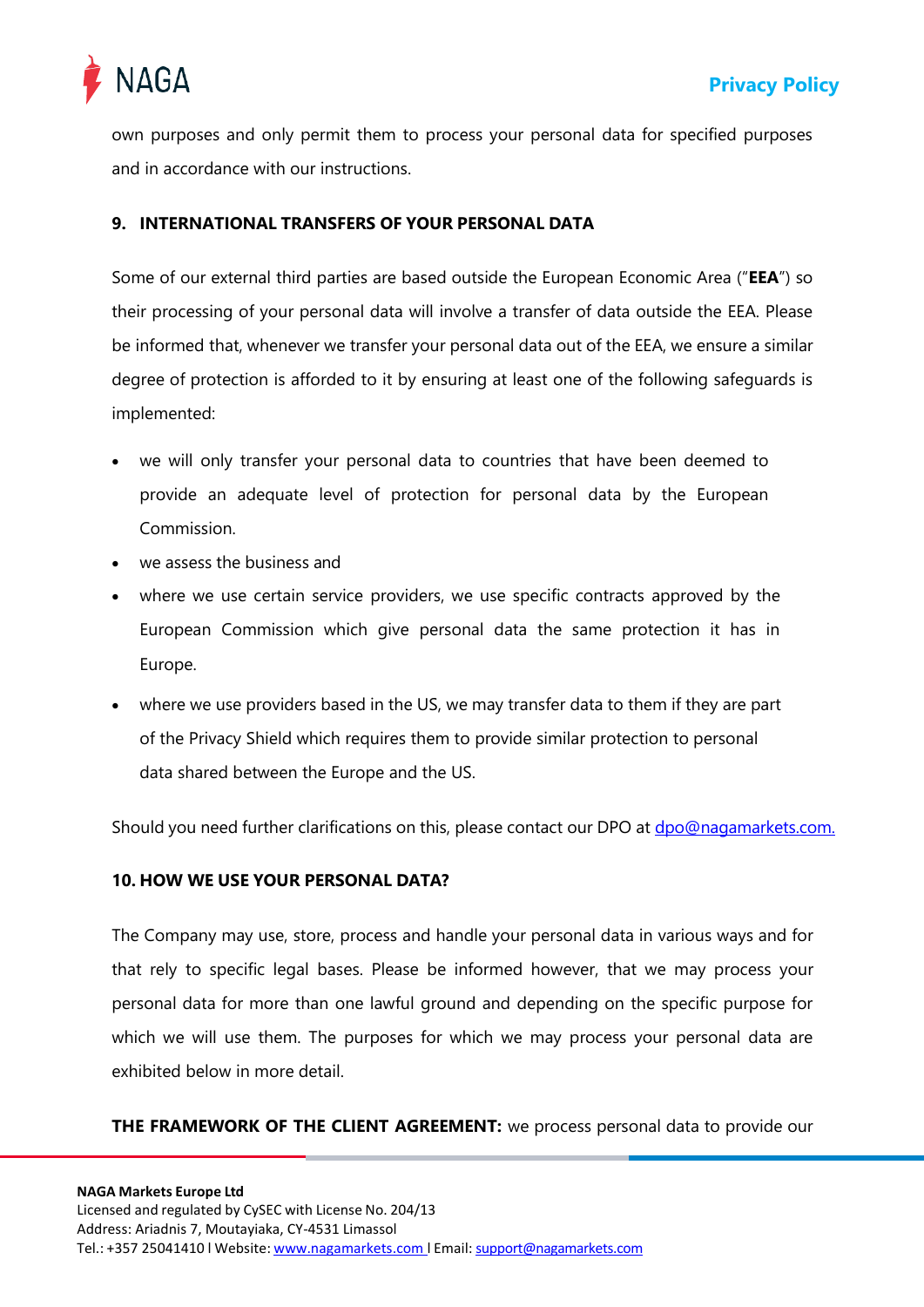

services and products, as well as information regarding these services and products, based on the contractual relationship with you. We need, therefore, to use your personal information to perform our services and comply with our obligations to you. In this framework, we need to verify your identity to accept you as our client, and we will need to use those personal details to effectively manage your trading account with us.

**COMPLIANCE WITH LAWS AND REGULATIONS:** numerous laws to which we are subject, as well as specific statutory requirements (such as anti-money laundering laws, financial services laws, corporation laws, privacy laws and tax laws) dictate that we hold and process personal data. Such obligations and requirements impose on us necessary personal data storage and processing activities. It is mandatory, for example, to store personal data, for record- keeping purposes. In general, complying with applicable laws, court orders, other judicial process, or the requirements of any applicable regulatory authorities may require the processing of personal data by NAGA Markets Europe Ltd.

**SAFEGUARDING OUR LEGITIMATE INTERESTS:** we process personal data to safeguard the legitimate interests pursued by NAGA. Examples of such processing activities include our initiating legal claims and preparing our defence in litigation procedures and processing personal data for risk management purposes. Further, we may need to use personal information collected from you to investigate issues or to settle disputes with you because it is in our legitimate interests to ensure that issues and disputes get investigated and resolved in a timely and efficient manner.

**CASES YOU HAVE CONSENTED TO:** our storage and use of your personal data are based on your consent provided by opening an account with NAGA. Please be informed that, if we rely on your consent as our legal basis for holding and processing your personal information, **you have the right to revoke consent at any time, by contacting our DPO at [dpo@nagamarkets.com](mailto:dpo@nagamarkets.com)**. However, any processing of personal data that took place prior to the receipt of your revocation will not be affected. If you have consented to be contacted by us for marketing purposes, we may use your personal information to send you marketing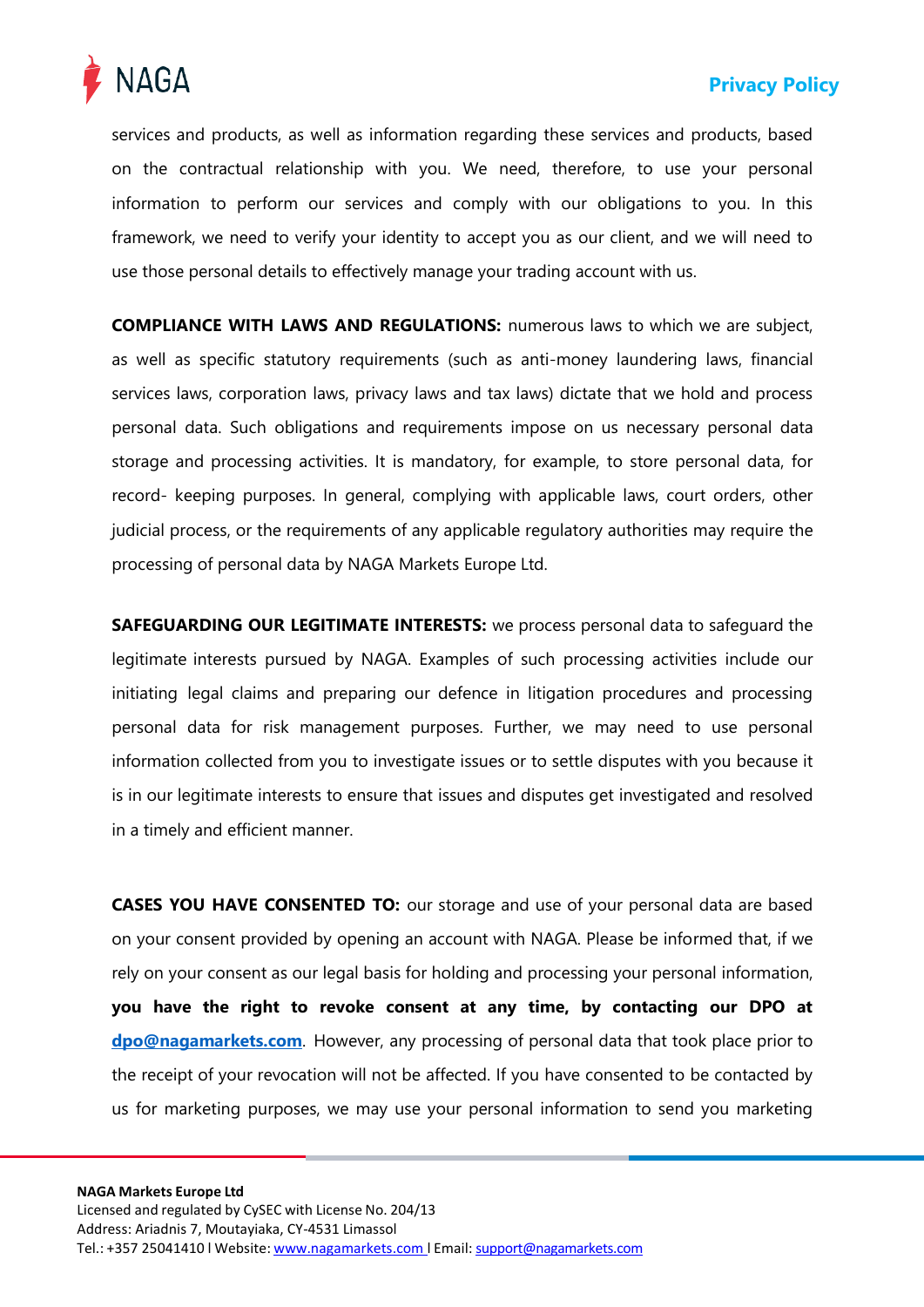

communications by email or phone or other agreed forms to ensure that you are kept up to date with our latest products and services. We will not disclose your information to any outside parties for them to directly market to you.

**TO ASSESS THE APPROPRIATENESS AND SUITABILITY OF OUR SERVICES TO THE RECIPIENTS**: your personal data, which includes your knowledge and experience in the financial products that we offer, as well as your investment objectives including your risk tolerance and financial situation, is used to form your economic profile and confirm our assessment of the degree to which such financial products are appropriate to you.

**TO IMPROVE OUR PRODUCTS AND SERVICES:** from time to time, we may send you surveys as part of our customer feedback process. It is in our legitimate interest to ask for such feedback to try to ensure that we provide our services and products at the highest standards. We may use the personal information provided by you through such client surveys to help us improve our products and services.

**LEGAL NOTIFICATIONS:** laws and regulations occasionally require that we advise you of certain changes to products or services or laws. We may need to inform you of changes to the terms or the features of our products or services and doing so implies that we will maintain and use your personal data.

**AGREEMENT BETWEEN US**: we have the right to disclose your Information (including recordings and documents of a confidential nature, card details) in certain circumstances including but not limited to where required by law or a court order by a competent Court, our regulator Cyprus Securities and Exchange Commission or any other regulatory authority having control or jurisdiction over us or you or our associates or in whose territory we have clients or service providers and as applicable. If to provide services to you the Company discloses your personal information to business parties such as card or other payment processing companies or banks, such third parties may store your information to comply with their own legal and other obligations. The Company will notify the third party regarding the confidential nature of any such information.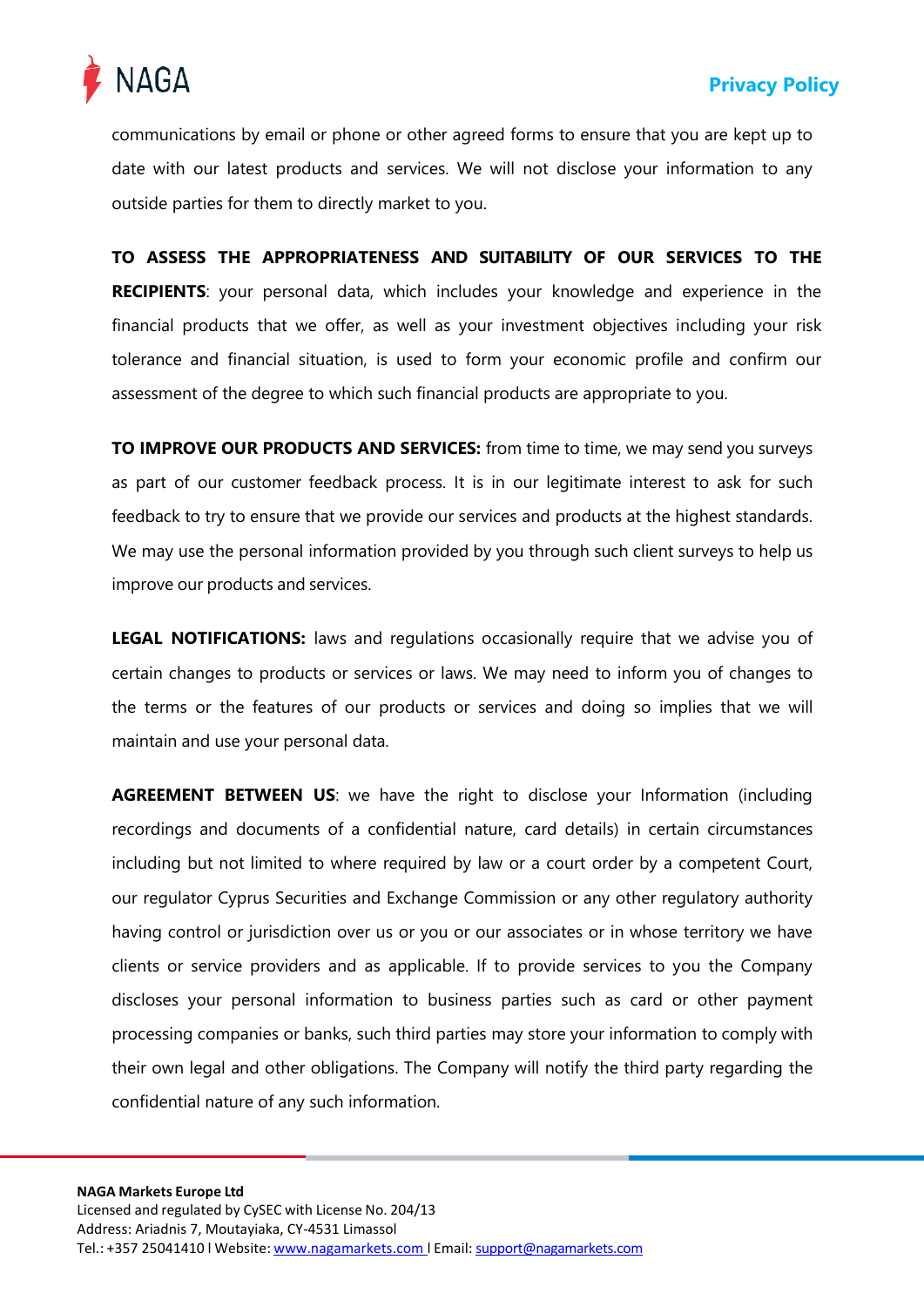

## <span id="page-9-0"></span>**11. TECHNICAL AND OPERATIONAL SECURITY MEASURES**

The Company has adopted practice controls and security measures to ensure high level of information security and compliance with the relevant provisions of GDPR. Indeed, our administrative, physical, and technical safeguards that are implemented and maintained, protect your personal data from accidental or unlawful destruction, loss, alteration, unauthorized disclosure of, or access to personal data transmitted, sorted, or otherwise processed. Employees are authorized to access personal data only to the extent necessary to serve the applicable legitimate purposes for which the personal data are processed by the Company and to perform their job.

Details of these measures may be available upon request at  $dpo@nagamarket.com$  and to the discretion of the DPO.

## <span id="page-9-1"></span>**12. AUTOMATED DECISION-MAKING AND PROFILING**

The Company is required to assess your knowledge and experience, your financial situation and investment objectives and your risk profile once per calendar year in accordance with relevant laws and regulations. This action is in accordance with the Directive 2014/65/EU MIFID and related Circulars and guidelines on this matter by the Cyprus Securities and Exchange Commission. The tools used on the above include the Appropriate Test and the Suitability Test as further discussed next.

The **Appropriateness Test** occurs once you register as a client at NAGA where we need to check and ensure that you are suitable for the provision of services and products we offer. This test is regarding your knowledge, financial background and experience with financial services and based on the scoring you receive, you will be informed whether you are eligible to receive our services and become our client and the maximum level of leverage you are eligible to. This ensures that our services and products are suitable to you and to the best of our interest.

The **Suitability Test** takes place for the purposes of our investment program and for that we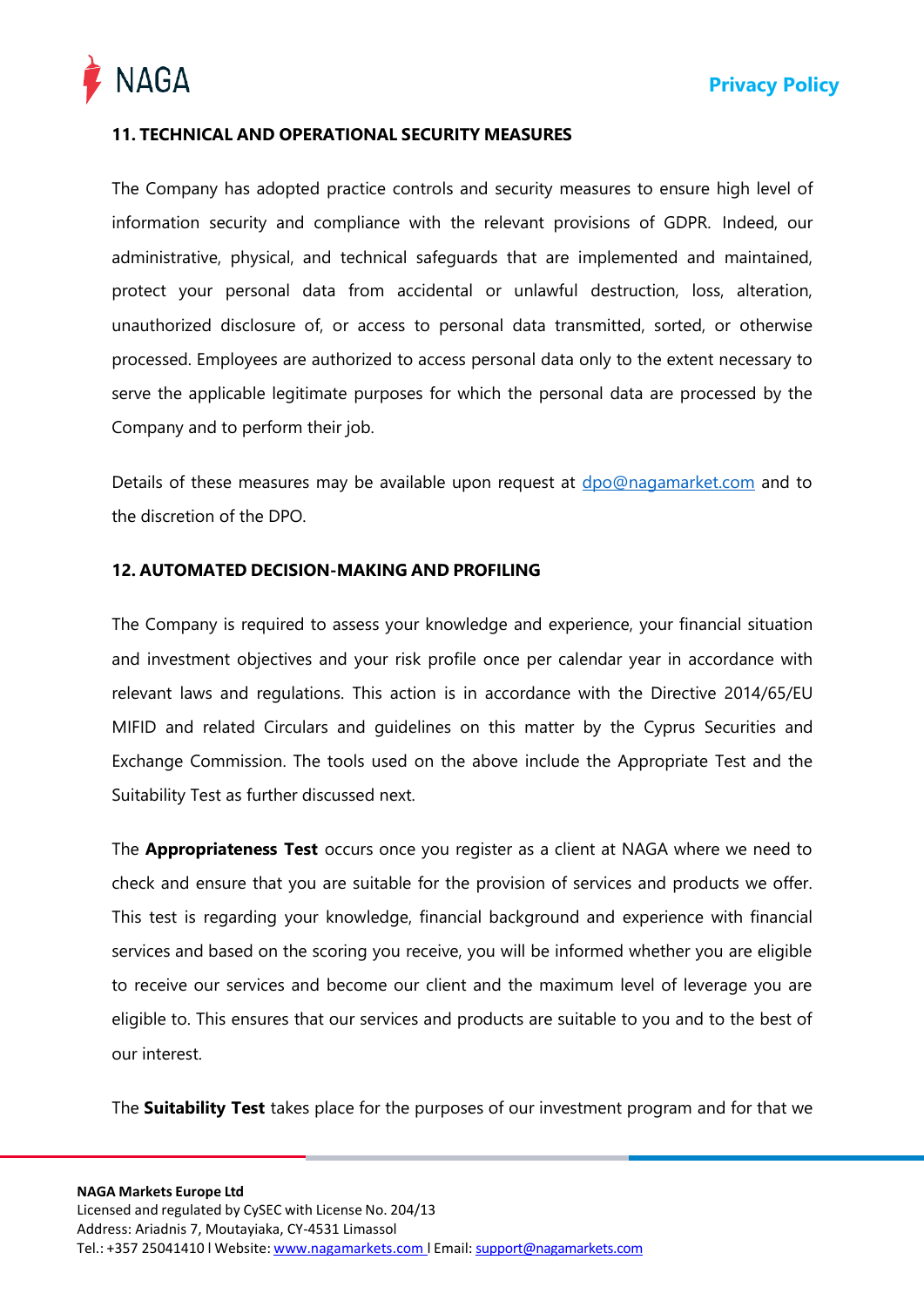

will assess your financial situation, risk profile and risk tolerance as an investor and that the investment program is suitable for you. Based on your scoring, we will be able to assess your investment objectives, if you are able financially to bear any related investment risks consistent with your investment objectives.

We ensure you that NAGA takes all the technical and operational measures to correct inaccuracies and minimize the risk of errors, to prevent any discrimination and to secure personal data of the client.

The scorings above are monitored by the Compliance department of NAGA and should you need any clarification, please contact us at [compliance@nagamarkets.com.](mailto:compliance@nagamarkets.com)

## <span id="page-10-0"></span>**13. COMMUNICATION**

The Company will record, monitor and process any telephone conversations and/or electronic communications between us such as through fax, email, social media, electronic message between you and NAGA. All such communications are recorded and/or monitored and/or processed by us, including but not limited to any telephone conversations and/or electronic communications that result or may result in transactions or client order services even if those conversations or communications do not result in the conclusion of such transactions. The content of relevant in person conversations and/or communications with you may be recorded by minutes or notes. Any such records shall be provided to you upon request at the same language as the one used to provide investment services to you.

## <span id="page-10-1"></span>**14. STORAGE AND RETENTION OF YOUR PERSONAL DATA**

NAGA holds your personal information on secure servers and appropriate procedures and measures are in place to ensure that your personal data is safeguarded while this is of utmost importance to us. We will hold your personal information while we have business relationship with you and as permitted by relevant laws and regulations. The retention of your personal data is limited for the purposes we collected it for and for satisfying any legal, accounting, or reporting requirements. To determine the appropriate retention period for personal data, in accordance with the provisions of GDPR, we consider various factors including, but not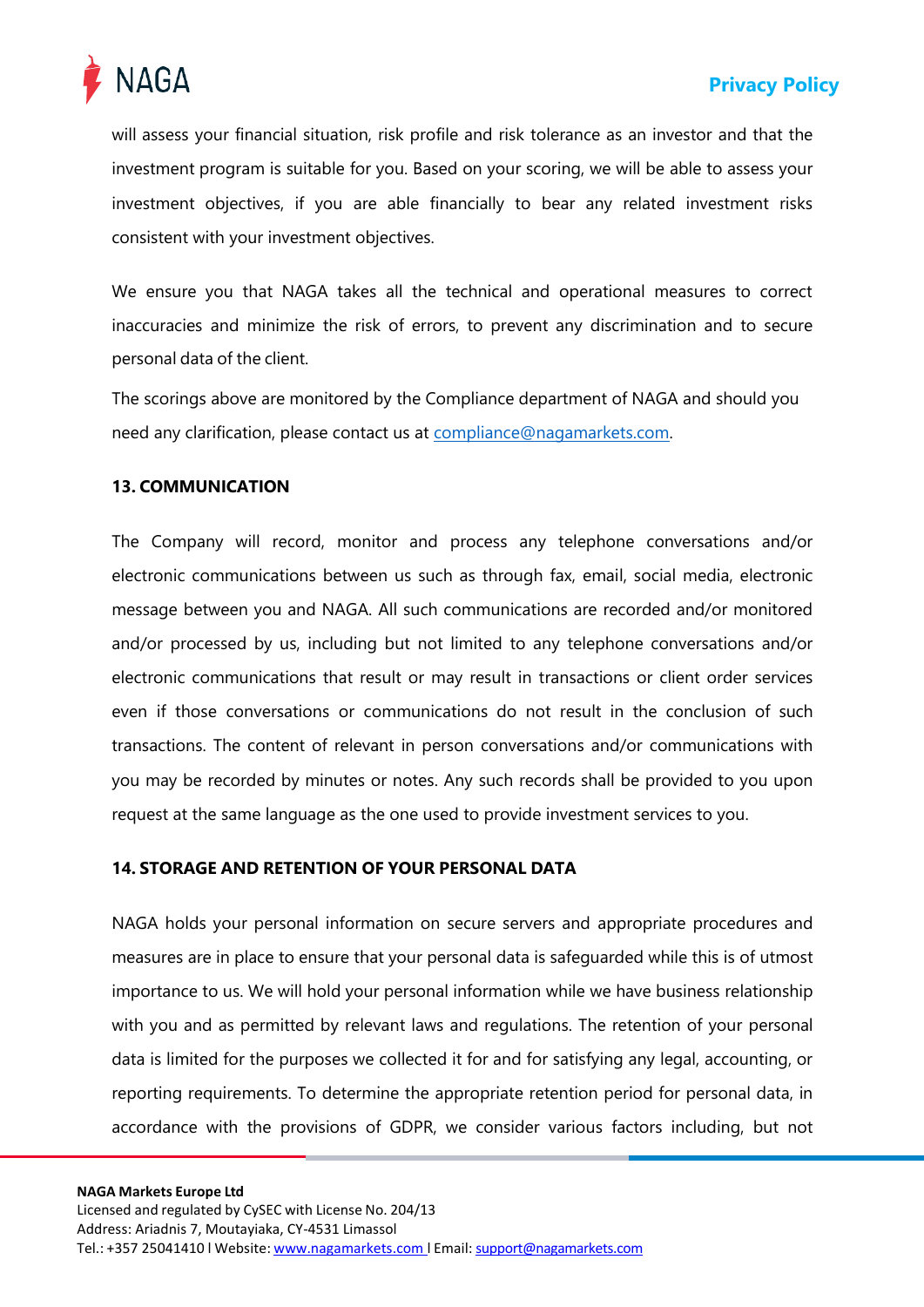



limited to, the amount, nature, and sensitivity of the personal data, and the potential risk of harm from unauthorised use or disclosure of your personal data.

Moreover when we consider that personal information is no longer necessary for the purpose for which it was collected, we will remove any details that will identify you or we will securely destroy the records. However, we may need to maintain records for a significant period of time. For example, we are subject to certain anti-money laundering laws which require us to retain the following, for a period of five (5) years after our business relationship with you has ended:

- a copy of the documents we used in order to comply with our customer due diligence obligations;
- supporting evidence and records of transactions with you and your relationship with us.

Also, the personal information we hold in the form of a recorded communication, by telephone, electronically, in person or otherwise, will be held in line with local regulatory requirements (i.e., 5 years after our business relationship with you has ended or longer if you have legitimate interests (such as handling a dispute with you). If you have opted out of receiving marketing communications we will hold your details on our suppression list so that we know you do not want to receive these communications.

We may keep your data for longer than 5 years if we cannot delete it for legal, regulatory or technical reasons.

## <span id="page-11-0"></span>**15. WHAT ARE YOUR RIGHTS AS A DATA SUBJECT?**

You must be aware that GDPR is recognising you as a "**Data subject**" and you have certain rights which you can exercise freely and to your own discretion, as per below:

- **Request access to your personal information**: this enables you to receive a copy of the personal information we hold about you and to check that we are lawfully processing it.
- **Request correction of the personal information that we hold about you**: this enables you to have any incomplete or inaccurate information we hold about you corrected.
- **Request erasure of your personal data:** this enables you to ask us to delete or remove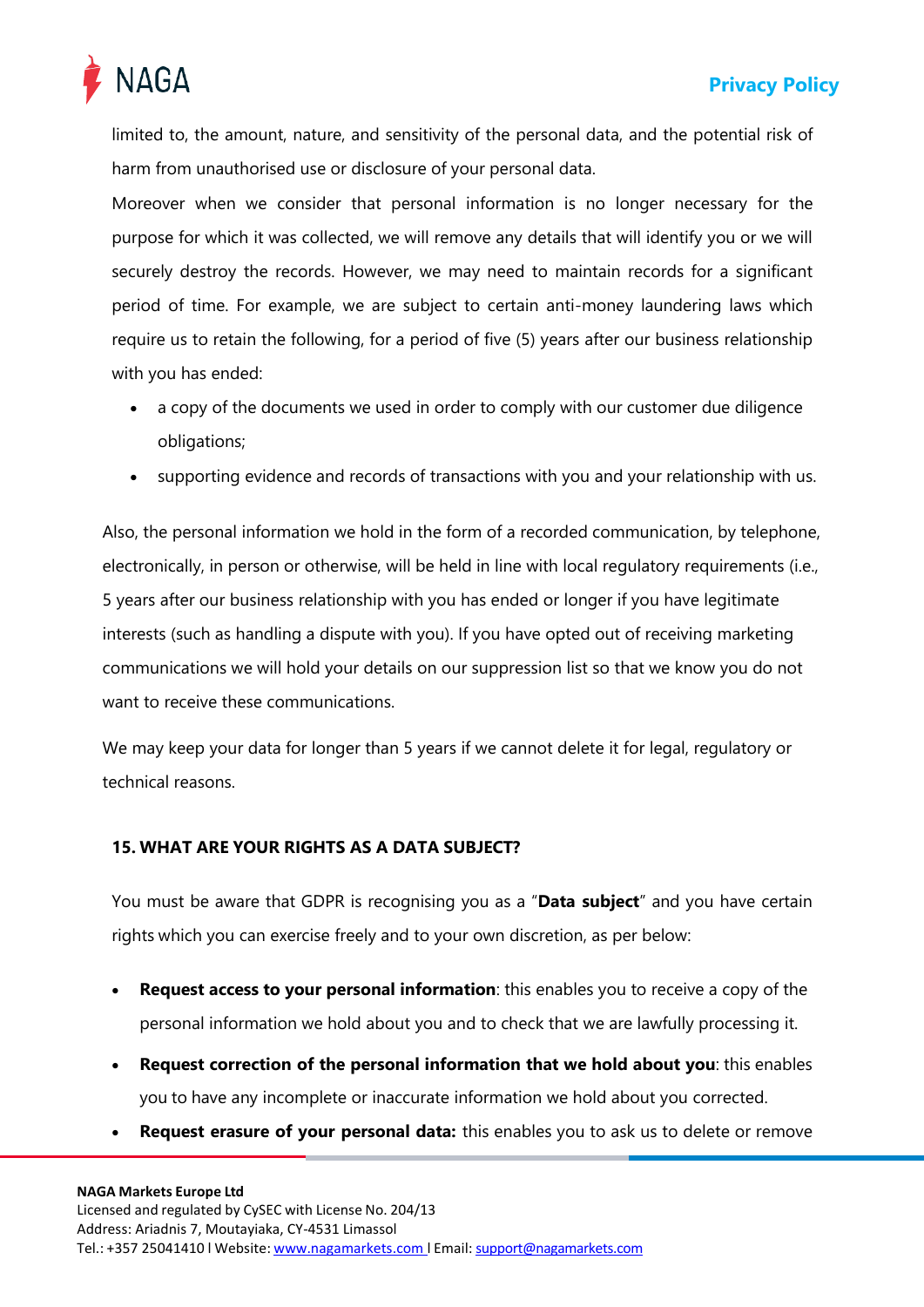

personal data where there is no good reason for us continuing to process it. You also have the right to ask us to delete or remove your personal data where you have successfully exercised your right to object to processing (see below), where we may have processed your information unlawfully or where we are required to erase your personal data to comply with local law. Note, however, that we may not always be able to comply with your request of erasure for specific legal reasons which will be notified to you, if applicable, at the time of your request.

- **Object to processing of your personal data where we are relying on a legitimate interest** (or those of a third party) and there is something about your particular situation which makes you want to object to processing on this ground as you feel it impacts on your fundamental rights and freedoms. You also have the right to object where we are processing your personal data for direct marketing purposes. In some cases, we may demonstrate that we have compelling legitimate grounds to process your information which override your rights and freedoms.
- **Request the restriction of processing of your personal data**: this enables you to ask us to suspend the processing of your personal data in the following scenarios: (a) if you want us to establish the data's accuracy; (b) where our use of the data is unlawful but you do not want us to erase it; (c) where you need us to hold the data even if we no longer require it as you need it to establish, exercise or defend legal claims; or (d) you have objected to our use of your data but we need to verify whether we have overriding legitimate grounds to use it.
- **Request the transfer of your personal data to you or to a third party**: we will provide to you, or a third party you have chosen, your personal data in a structured, commonly used, machine- readable format. Note that this right only applies to automated information which you initially provided consent for us to use or where we used the information to perform a contract with you.
- **Right to withdraw consent**: where we are relying on consent to process your personal data. However, this will not affect the lawfulness of any processing carried out before you